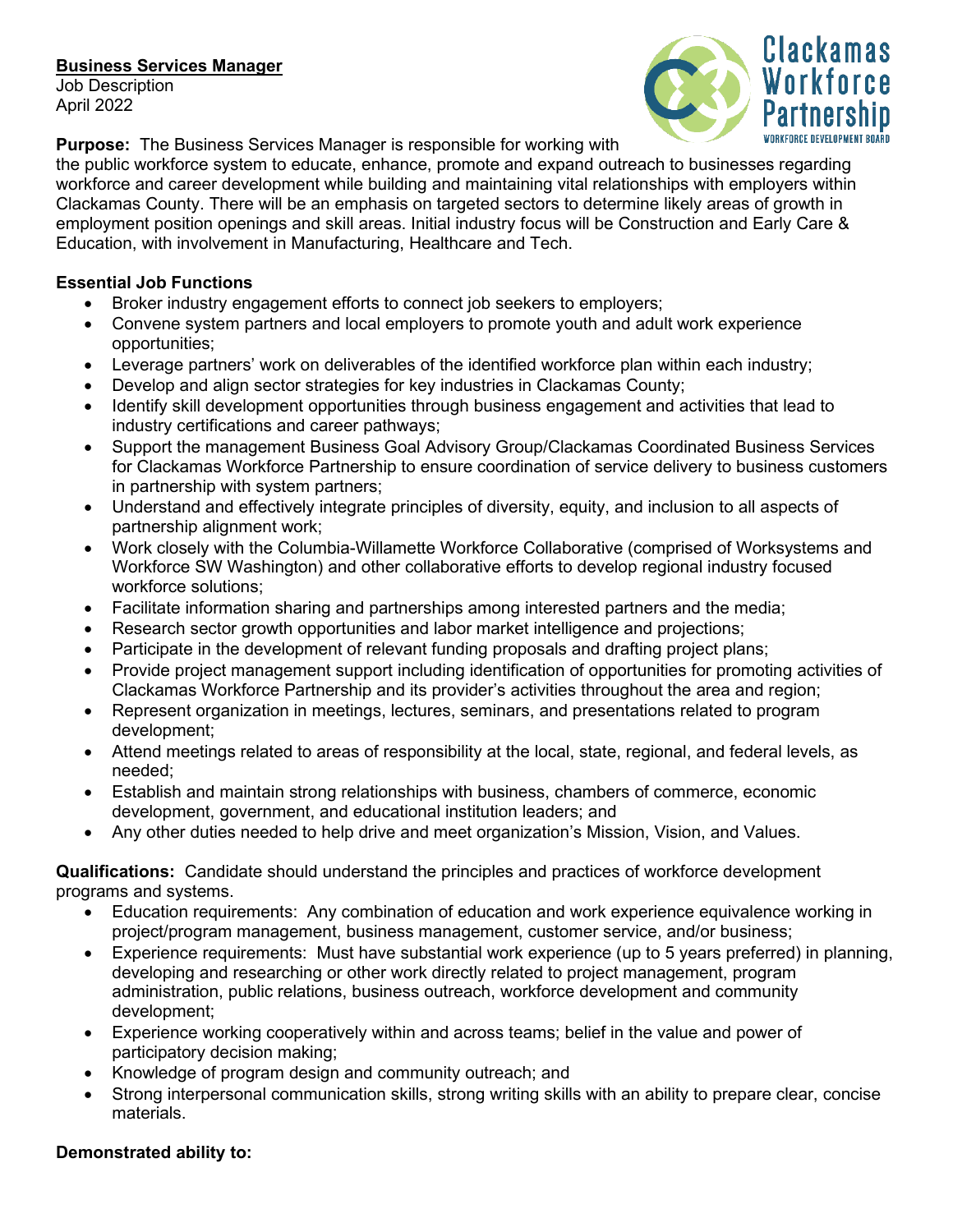- Vary communication to fit cultural context;
- Manage complex projects with multiple partners;
- Oversee state, federal grants and grant/contract management;
- Communicate professionally and effectively in writing;
- Creatively problem solve and find solutions;
- Gather, analyze, and interpret data to present ideas, conclusions, and factual data in clear and concise written and verbal formats;
- Work in partnership with other organizations and groups;
- Identify and evaluate project and program elements;
- Work with staff and community partners to coordinate project and program activities;
- Establish and meet designated timelines;
- Work independently and as a team player; and
- Show above average computer literacy and familiarity with Microsoft Office software and programs.

**Additional Requirements:** To perform this job successfully, an individual must be able to perform each essential function satisfactorily. The requirements listed below are in addition to the essential functions and required skills:

- Able to attend meetings in person throughout Clackamas County, Portland Metro Area, and State
- The employee is required to be present in the workplace on a reqular and reliable basis. Typical work hours are M-F 8:00 am to 5:00 pm; however, occasional evening and/or weekend assignments may occur.

### **Compensation:**

- Strong benefit package;
- Starting salary range \$52,000 \$60,000 annually.
- This position is made possible through grant funds.

#### **Work Environment:**

Clackamas Workforce Partnership (CWP) offers a hybrid work environment. We have an office in Oregon City and offer the capability for significant telecommuting. The ability to provide connectivity to employees in a virtual environment and have the data be secure, as well as collaboration tools in place to make virtual work much more productive, is important to the organization.

Work is typically conducted at a computer for extended periods of time. This work will require the use of standard office equipment (phone, copy machine, computer, printer) daily. May lift, carry, or ensure items are appropriately moved, organized, and stored. The person in this position needs to occasionally visit or move about inside the office to access file cabinets, office machinery, etc. The person in this position will communicate frequently with staff, board, community members, and community partners. Additionally, this position may require travel to/from community events, board meetings, and meetings with partners. CWP is committed to providing tools, resources, and reasonable workplace accommodations, as able to assist individuals in meeting the requirements and demands of the job.

### **Equal Opportunity:**

Clackamas Workforce Partnership is committed to building a culturally diverse workforce. CWP strongly encourages applications from individuals identified as Black, Indigenous, and People of Color (BIPOC); LGBTQ+; trans or non-binary; people with disabilities; people with legal backgrounds; immigrants/refugees; bicultural/bi-lingual individuals; veterans; or those with personal or lived experiences that may be helpful in informing our work.

CWP is committed to providing equal employment opportunity without regard to race, color, national origin, religion, sex, age, disability status, marital or familial status, sexual orientation, political affiliation or belief, or other protected statuses. CWP is an equal opportunity employer.